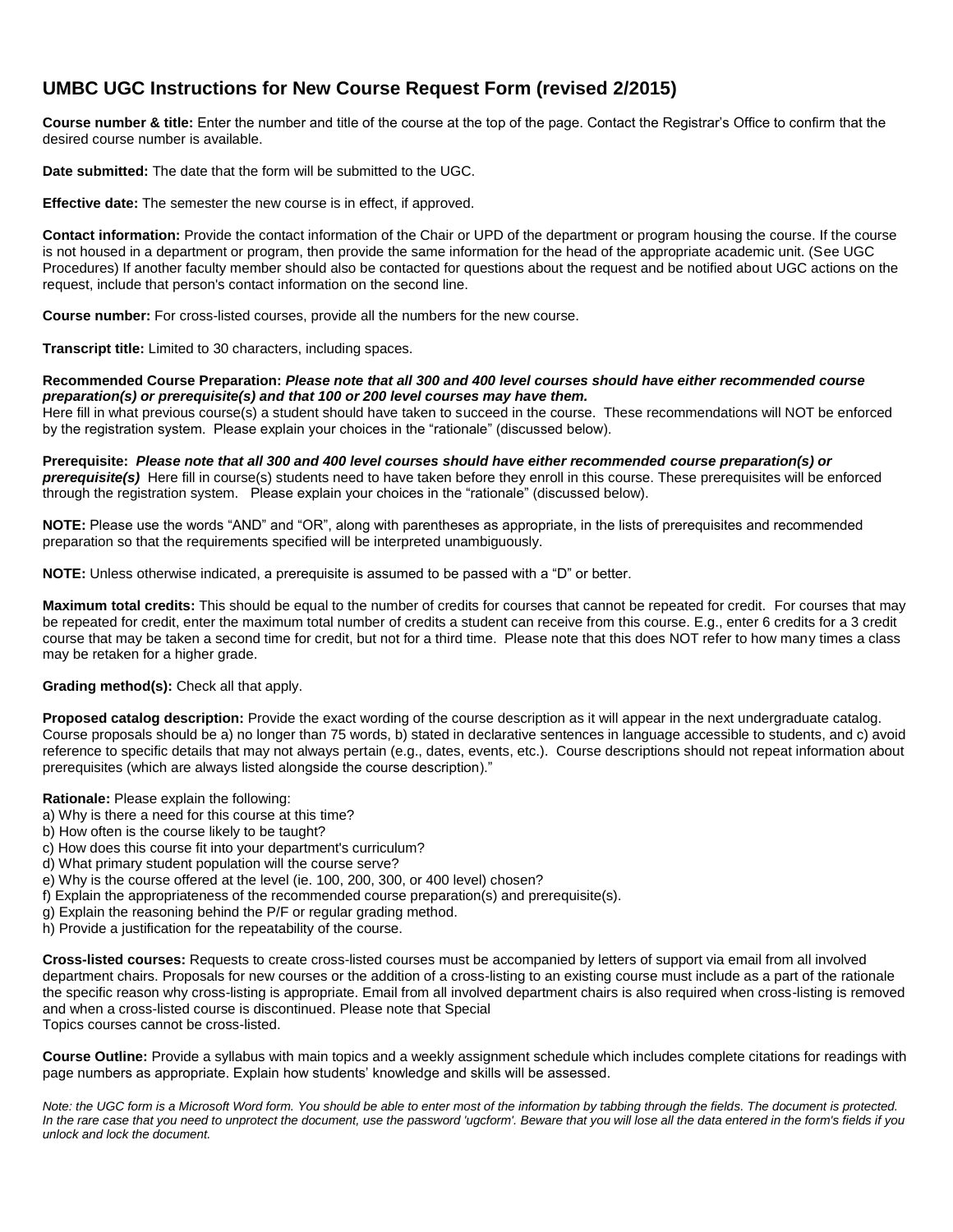## **UMBC UGC New Course Request:** ENME 491 Global Engineering

Date Submitted:  $11/29/2016$  Proposed Effective Date:  $1/1/2017$ 

|                      | Name           | Email                | Phone | Dept     |
|----------------------|----------------|----------------------|-------|----------|
| Dept Chair<br>or UPD | Chuck Eggleton | eggleton@umbc.edu    | 53313 | MechEngr |
| Other<br>Contact     | Marc Zupan     | $mzupan(a)$ umbc.edu | 56822 | MechEngr |

### **COURSE INFORMATION:**

| Course Number(s)                                                                                                               | <b>ENME 491</b>                                                                                                                                                                                                                                                                                                                                                                                                                                        |
|--------------------------------------------------------------------------------------------------------------------------------|--------------------------------------------------------------------------------------------------------------------------------------------------------------------------------------------------------------------------------------------------------------------------------------------------------------------------------------------------------------------------------------------------------------------------------------------------------|
| <b>Formal Title</b>                                                                                                            | Global Engineering                                                                                                                                                                                                                                                                                                                                                                                                                                     |
| Transcript Title (≤30c)                                                                                                        | Global Engineering                                                                                                                                                                                                                                                                                                                                                                                                                                     |
| Recommended<br><b>Course Preparation</b>                                                                                       |                                                                                                                                                                                                                                                                                                                                                                                                                                                        |
| Prerequisite<br><b>NOTE:</b> Unless otherwise<br>indicated, a prerequisite is<br>assumed to be passed with<br>a "D" or better. | ENME301                                                                                                                                                                                                                                                                                                                                                                                                                                                |
| <b>Credits</b>                                                                                                                 | 3                                                                                                                                                                                                                                                                                                                                                                                                                                                      |
| Repeatable?                                                                                                                    | $\boxtimes$ No<br>Yes.                                                                                                                                                                                                                                                                                                                                                                                                                                 |
| Max. Total Credits                                                                                                             | This should be equal to the number of credits for courses that cannot be repeated for credit. For courses that may be repeated for credit, enter the<br>maximum total number of credits a student can receive from this course. E.g., enter 6 credits for a 3 credit course that may be taken a second time for credit, but<br>not for a third time. Please note that this does NOT refer to how many times a class may be retaken for a higher grade. |
| Grading Method(s)                                                                                                              | $\boxtimes$ Reg (A-F)<br>Pass-Fail<br>Audit                                                                                                                                                                                                                                                                                                                                                                                                            |

## **PROPOSED CATALOG DESCRIPTION (**no longer than 75 words**):**

An interdisciplinary course of study intersecting engineering technology, entrepreneurship and the influence of the global society/culture on problem solving. The course directly develops student skills to operate and work as an engineer at the global interface. This course uses explicit technological examples and presents how different engineering cultures use a dissimilar solution path to meet the engineering objective.

### **RATIONALE FOR NEW COURSE:**

More than ever before, engineering is a global endeavor. Next generation engineers must have skills to work in globally dispersed heterogeneous teams operating in different physical locations possibly in different time zones and with cultural perspectives. This program not only addresses the educational component of training engineers with much needed global skills it addresses the pragmatic hurdles that not all students have the fiscal or time means to spend time abroad.

A New Course, Engineering at the Global Interface: In collaboration with colleagues at FEUP- Faculdade de Engenharia da Universidade do Porto we have created a new course and accompanying rubrics to specifically test target competences in the student cohorts. A "mixed methods" approach combines "defining" and "enabling" assignments, as advocated by the American Council on Education, yet the focus remains on *applied* competence. The literature now frames global engineering competences which include but are not limited to the following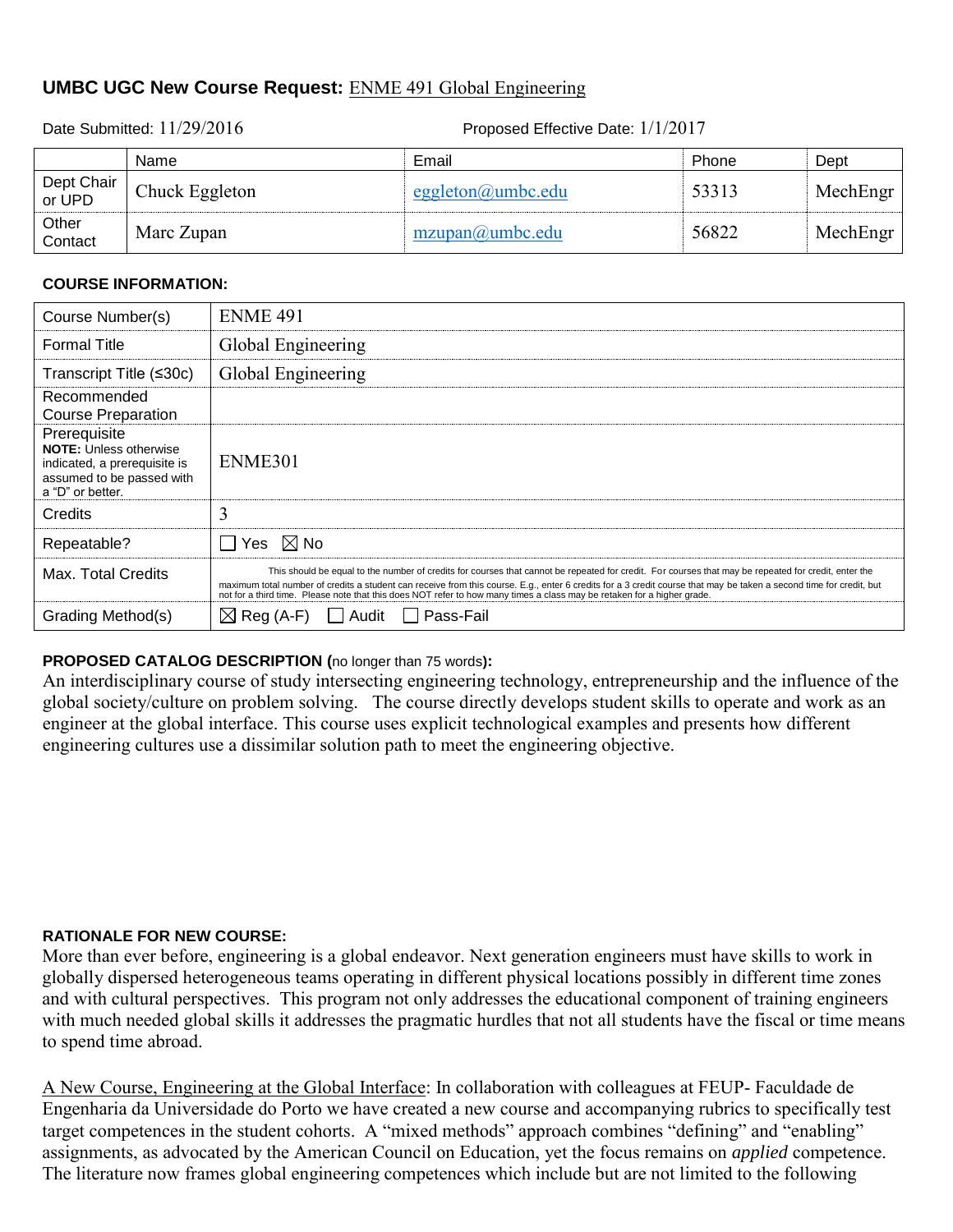**Table 1: Attributes of Global Engineers** 

| 1)  | Are proficient working in or directing a team of ethnic or cultural diversity                |
|-----|----------------------------------------------------------------------------------------------|
| 2)  | Are able to communicate across cultures                                                      |
| 3)  | Understand cultural differences relating to product design, manufacture, and use             |
| 4)  | Have an understanding of the connectedness of the world and the workings of the global       |
|     | economy                                                                                      |
| 5)  | Understand implications of cultural differences on how engineering tasks might be            |
|     | approached                                                                                   |
| 6)  | Can effectively deal with ethical issues arising from cultural or national differences.      |
| 7)  | Can appreciate other cultures                                                                |
| 8)  | Have some exposure to international aspects of topics such as supply chain management,       |
|     | intellectual property, liability and risk, and business practices                            |
| 9)  | Have a chance to practice engineering in a global context                                    |
| 10) | View themselves as 'citizens of the world,' as well as citizens of a particular country, and |
|     | appreciate challenges facing mankind                                                         |

The target of this work is to establish an elective course, within the traditional engineering sequence, which develops and evaluates these global engineering competencies in students. As such engineering students can gain certain global engineering competencies in a system that is both fee and time neutral to their academic career.

The course, 'Engineering at the Global Interface", not only expands students' repertoire of experimental and design skills, but also encourages the type of self-reflexivity that a trans-cultural experience affords (by taking students out of their comfort zones and forcing them to reflect on the *best* course of action, not merely the routine). Learning to acclimate to different cultures and engineering practices will help students adapt to different corporate cultures, in the U.S. or beyond, in the professional sphere.

Course Overview: Global Engineering, co-offered between UMBC- University of Maryland Baltimore County and FEUP-Faculdade de Engenharia da Universidade do Porto establishes an interdisciplinary course of study intersecting engineering technology, entrepreneurship skills and the influence of the global society/culture on problem solving. As delivered it is a contiguous delivery of the course materials (3 credit hour course within the American semester system). The multi- university course directly develops student skills to operate and work as an engineer at the global interface. This course uses explicit technological examples and presents how different engineering cultures use a dissimilar solution path to meet the engineering objective (both the path and final solution have differences). Topics address how engineering is practiced globally and differences in engineering around the world, how to conduct oneself in a foreign environment, cultural issues and preparing for an international educational experience. The defining engineering concepts, similarities and differences are contrasted and identified. Students work in multi-cultural and multi-level teams to solve engineering tasks giving them direct experience working in a global team. This course establishes an interdisciplinary study of engineering technology and the influence of the global society and culture on problem solving. Best practices, rules, tools and evaluation schemes are discussed within the context of the available literature. This multi- university, multi-national course directly develops skills to operate and work as an engineer at the global interface developing a new pipeline of skilled engineering graduates.

The course utilizes a transparent teaching style. This involves giving students explicit guidelines and directives – clearly defining terms and expectations, making deliverables absolutely clear and explaining how they are evaluated. Yet it also involves discussing with students why they are learning and executing certain procedures and how these translate to real-world engineering pursuits.